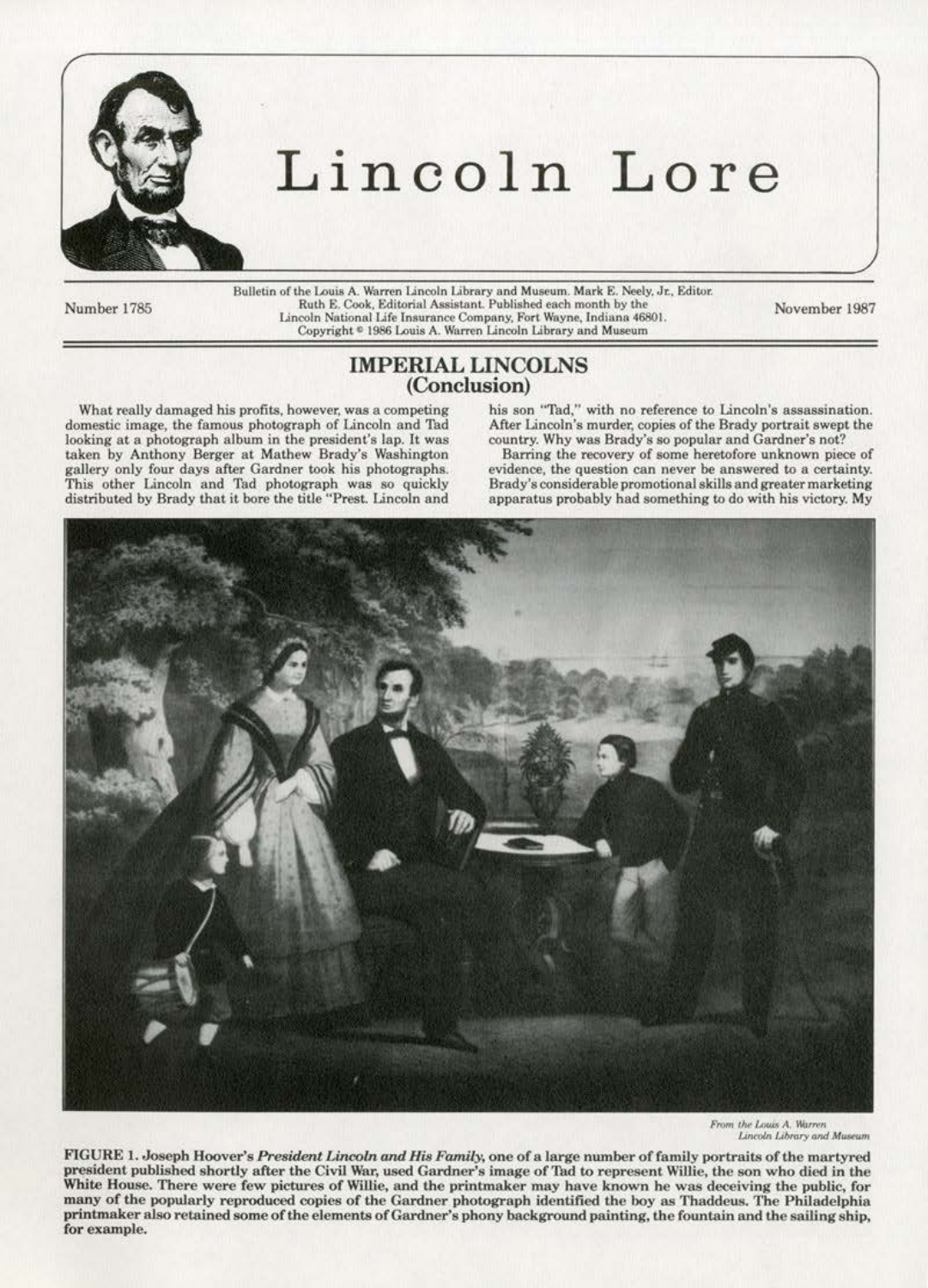**LINCOLN LORE** 



From the Louis A. Warren<br>Lincoln Library and Museum

FIGURE 2. Brady's competing domestic portrait of Lincoln.



From the Louis A. Warren<br>Lincoln Library and Museum

## FIGURE 3. The imperial Gardner (left) and his other versions.

own guess is that the content of the images themselves had something to do with the outcome. In Gardner's picture, the subjects seem to be in tension, and Tad appears in the casual pose of a barroom loafer, almost confronting his father. In Berger's picture for Brady, Lincoln and Tad seem more in harmony, with the child's pose more subservient to the father's. For proof of this interpretation, one might look at the popular

FIGURE 4. (Below) Lyons' President Lincoln and Family Circle.

**From the Louis A. Warren**<br>Lincoln Library and Museum

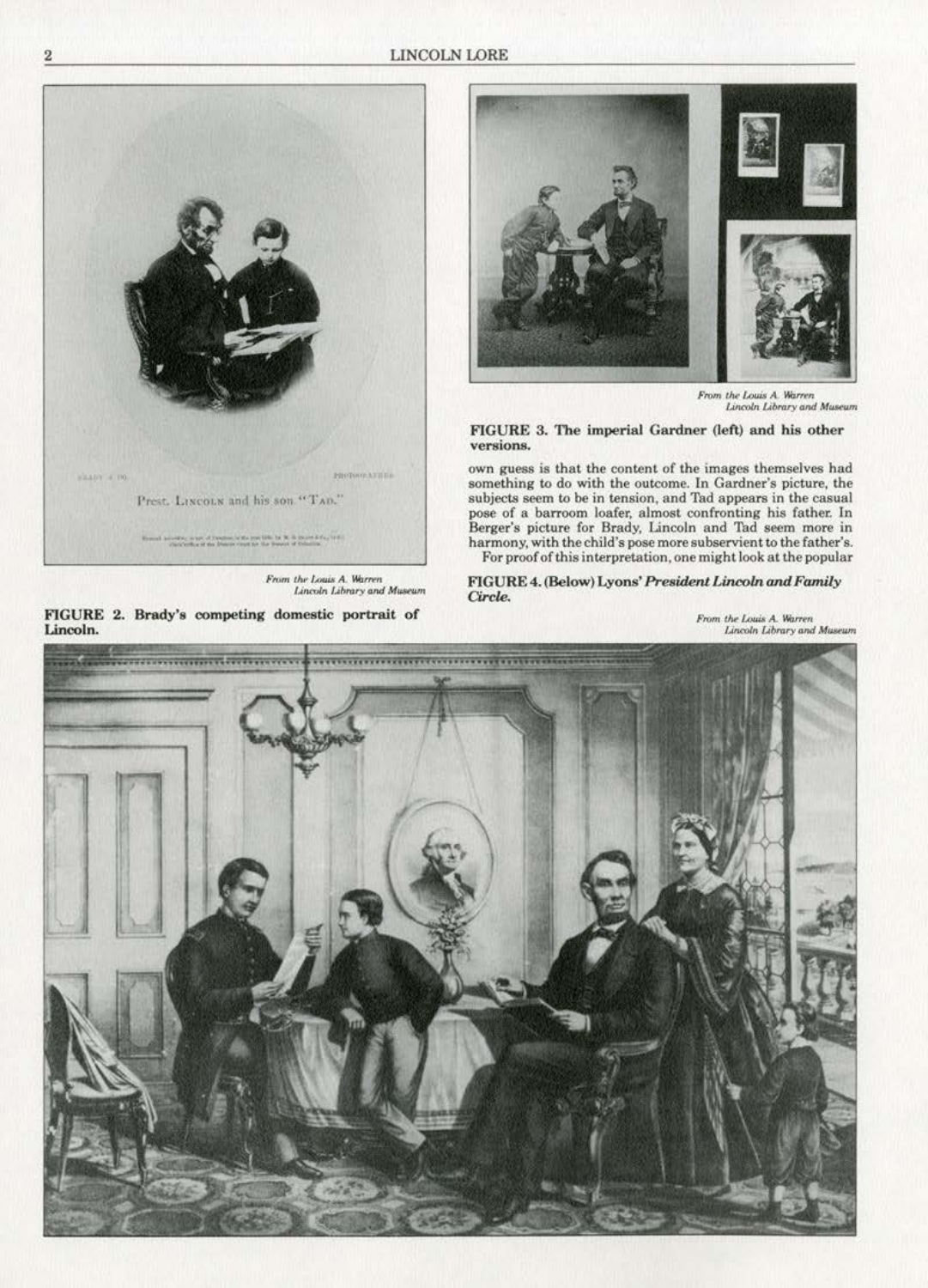

 $FIGURE 5. Smith's President Lincoln and Family Circle.$ 



*From the Louis A. Warren* Lincoln Library and Museum

From the Louis A. Warren Lincoln Library and Museum

lithographs and engravings of the Lincoln family. Most were modelled on Berger's rather than Gardner's photograph. This could see the visual difference. Only a few prints used Gardner's image as a model. In Joseph Hoover's President Lincoln *and His Family,* published in Philadelphia, the figure of Tad is reproduced, reversed. The same is true of Lyons & Co.'s *President Lincoln and Family Cirek,* published in New **York. Both used another Linooln portrait, however. Even in J.**  Smith's President Lincoln and Family Circle, from Philadelphia, where Lincoln holds a book casually in his right hand as he did in Gardner's photograph, the portrait of the president is otherwise much altered (and the portrait of Thd is based on Berger's image).

As the Lincoln figure was never taken over as a model from Gardner's print, the fault may have lain - in the eyes of **nineteenth-century Americans- with the president's portrait**  and not with the visual relationship between Lincoln and his son. Whatever the fault of the Gardner photograph, whose fault **was it?** 

Probably not Gardner's - he was a good photographer. Nor was Berger necessarily better. The difference lay in the men **who arranged the sittings and, presumably, composed the**  portraits. In the case of the less popular Gardner image, it was Connecticut portrait-painter Mathew Wilson. New York's Francia 8. Carpenter arranged the more successful Berger portraits. Carpenter had the better eye. The same Carpenter sitting, as *The Lincoln Image* showed, also gave posterity the most famous Lincoln picture of all, the five-dollar bill portrait.

This article has wandered along way from its starting point: imperial photographs of Lincoln. The key point to be remembered about them is that imperial photographs of Abraham Lincoln are great raritiea. The characteristic photograph of the man and his era is the pygmy carte-de-visite, mass produced and cheap. This little photograph was popular, like Lincoln, who was not an at all imperial man.

FIGURE 6. Alexander Gardner.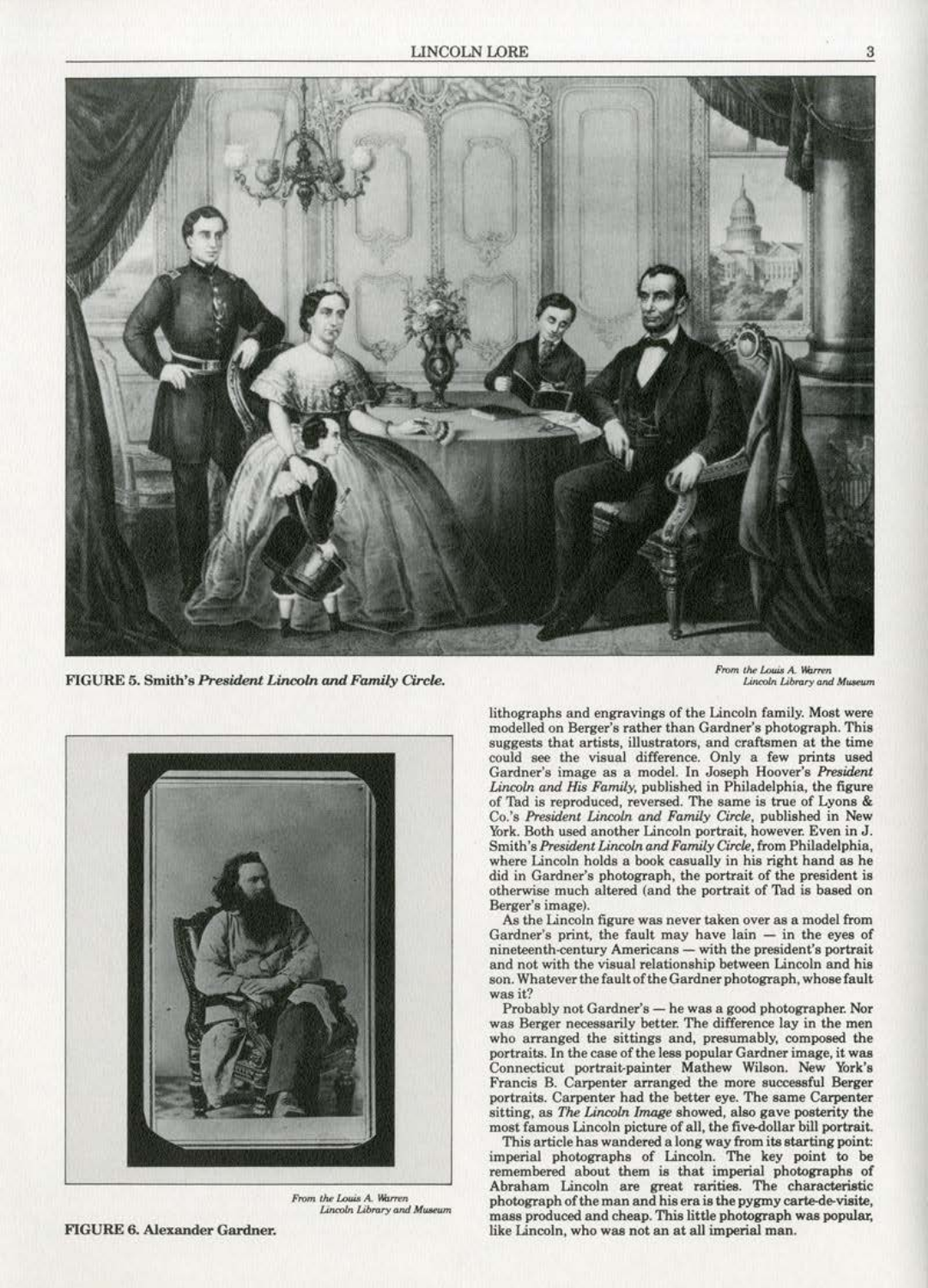# **CUMULATIVE BIBLIOGRAPHY, 1986-1987**

## by Ruth E. Cook

Selections approved by a Bibliography Committee consisting of the following members: Dr. Kenneth A. Bernard, 50 Chatham Road, Harwich Center, Mass. 02645; Arnold Gates, 168 Weyford Terrace, Garden City, N.Y. 11530; James T. Hickey, Box 55, Elkhart, Illinois 62634; Ralph G. Newman, 175 E. Delaware Place, 5112, Chicago, Illinois 60611; Lloyd Ostendorf, 225 Lookout Drive, Dayton, Ohio 45419; Hon. Fred Schwengel, 200 Maryland Avenue, N.E., Washington, D.C. 20515; Dr. Wayne C. Temple, 1121 S. 4th Street Court, Springfield, Illinois 62703; Frank J. Williams, RFD, Hope Valley Road, Hope Valley, R.I. 02832. New items available for consideration may be sent to the above persons or the Louis A. Warren Lincoln Library and Museum.

## 1986

## **ALTMAN, JAMES DAVID**

1986-16

Mr. Lincoln's War/On The South/James David Altman/ (Cover title)/[Copyright James David Altman, 1986]

Pamphlet, paper, 8 7/8" x 6", 10 (2) pp., price \$2.00. Contains two essays, The Cause of the War Between the States and Lincoln and the Call for Troops. Requests should be sent to James David Altman, 77 Folly Rd., Charleston, SC 29407.

## **HOLMES, TORLIEF S.**

1986-17

1986-18

April/Tragedy/The Assassination of/Abraham Lincoln/ Torlief S. Holmes/Old Soldier Books, Inc./Poolesville, Maryland 1986/

Book, cloth, 9 1/4" x 6 1/4", xiv p., 199 (8) pp., illus. Requests should be sent to Old Soldier Books, Inc., Poolesville, MD 20837.

## **ILLINOIS TIMES**

Illinois/Times/February 6-12, 1986/Vol. 11, No. 23/Lincoln/ the/Lawyer/(Cover title)/

Pamphlet, paper, 13 1/2" x 11 1/2", 43(3) pp., illus. Requests should be sent to Illinois Times, P.O. Box 3524, Springfield, IL 62708.

## **LINCOLN COLLEGE**

## 1986-19

Lincoln/Newsletter/(Device)/Volume VI, Number 6 Lincoln, Ill. Spring, 1986/(Cover title)/

Pamphlet, paper, 11" x 8 1/2", (12) pp., illus.

## **LINCOLN COLLEGE**

1986-20

Same as above, except this is Volume VII, Number 2, Summer, 1986, (6) pp., illus.

## **LINCOLN COLLEGE**

1986-21

1986-23

Same as above, except this is Volume VII, Number 3, Fall, 1986, (8) pp., illus.

#### **LINCOLN MEMORIAL UNIVERSITY** 1986-22

Building/On/Strengths/Nineties Now/The Abraham Lincoln Library and Museum/(Photograph)/Lincoln Memorial University/(Cover title)/[1986]

Pamphlet, paper, 11" x 8 1/2", 16 (1) pp., illus. Requests should be sent to Lincoln Memorial University, Harrogate, TN 37752-0901.

## LINCOLN MEMORIAL UNIVERSITY

Lincoln Memorial University Press/(Device)/Fall 1986/Vol. 88, No. 3/Lincoln Herald/A Magazine devoted to historical research in the field of Lincolniana and/the Civil War, and to the promotion/of Lincoln Ideals in American/Education./ Pamphlet, flexible boards, 10 1/8" x 7 1/8", 81-132 pp., illus., price, per single issue, \$5.00

#### LINCOLN MEMORIAL UNIVERSITY 1986-24

Same as above, except this is Winter 1986, Vol. 88, No. 4.

## **NOYES, EDWARD**

## 1986-25

Wisconsin's Reaction To/Abraham Lincoln's/Emancipation Proclamation With Especial/Reference To Editorial Opinion/By Edward Noyes/Oshkosh, Wisconsin/(Portrait)/ Bulletin Of The 42nd Annual Meeting/of/The Lincoln Fellowship of Wisconsin/held at Milwaukee, Wisconsin/April 14, 1985/Historical Bulletin No. 41/1986/(Cover title)/

Pamphlet, paper, 10" x 7 1/2", 24 pp., illus., price, \$3.00. Requests should be sent to the Lincoln Fellowship of Wisconsin, 1920 Lathrop Ave., #201, Racine, WI 53405.

## TEMPLE, WAYNE C.

Lincoln's Connections With/The Illinois & Michigan Canal,/His Return From Congress in '48,/And His Invention/ by/Wayne C. Temple, Ph.D., F.R.S.A./Illinois Bell/Springfield, Illinois/1986/

Book, paper, 8 7/8" x 5 7/8", fr., xxi p., 121 (3) pp., illus. This was distributed by Illinois Bell. Copy autographed by the author.

## 1987

1987-1 **HOLZER, HAROLD** "True Likenesses,"/"Iron Masks," And/"The Animal/Himself":/Abraham Lincoln/From Life/Harold Holzer/Lincoln

Memorial Shrine/Redlands, California/February 12, 1987/ Pamphlet, paper, 9 1/4" x 5 3/4", 20 (5) pp., illus., price, \$3.50. Requests should be sent to the Lincoln Memorial Shrine, 125 W. Vine St., Redlands, CA 92373.

## [Newman, Ralph G.]

Untitled work, cover is a reproduction of the first proof of the etched portrait of Walt Whitman by Thomas Johnson. Inside on the double page is a facsimile of Whitman's poem, O Captain! My Captain!, from the collection of Ralph Newman. The back cover contains a biographical sketch of Walt **Whitman.** [1987]

Folder, paper, 11" x 8 1/2", (4) pp. Requests should be sent to Ralph Geoffrey Newman, Inc., 175 East Delaware Place, Chicago, IL 60611.

## PETZ, WELDON

The Clarence M. Burton Memorial Lecture/1986/Michigan's Monumental/Tributes To/Abraham/Lincoln/Dr. Weldon Petz/West Bloomfield/Published by the/Historical Society of Michigan/[1987]

Pamphlet, paper, 9" x 6", 23 (1) pp., illus., price \$5.00. Requests should be sent to the Historical Society of Michigan, 2117 Washtenaw Ave., Ann Arbor, MI 48104.

## **RECK, W. EMERSON**

A. Lincoln/His Last 24 Hours/by/W. Emerson Reck/ (Device)/McFarland & Company, Inc., Publishers/Jefferson, North Carolina, and London/[1987]

Book, cloth, 9 1/4" x 6 1/4", vii p., 232 (18) pp., illus., price, \$19.95. Requests should be sent to McFarland & Company, Inc., Box 611, Jefferson, NC 28640.

### SAFIRE, WILLIAM

Freedom/(Device)/William Safire/Doubleday & Company, Inc./Garden City, New York/1987/

Book, cloth, 9 1/2" x 6 1/2", 1125 (115) pp., illus. Copy autographed by the author.

## SCHREINER, SAMUEL A., JR.

The Trials/of/Mrs. Lincoln/The harrowing never-beforetold story of/Mary Todd Lincoln's last and finest years/ Samuel A. Schreiner, Jr./(Device)/Donald I. Fine, Inc./New York/[1987]

Book, cloth, 9 1/4" x 6 1/4", 333 (12) pp., illus.

## SIMON, JOHN Y.

1987-7

1987-8

1987-9

House Divided:/Lincoln/And His Father/(Device)/John Y. Simon/Editor, The Papers of Ulysses S. Grant/Louis A. Warren/Lincoln Library And Museum/Fort Wayne, Indiana/ 1987/

Pamphlet, paper, 9" x 6", 30 (1) pp.

## STROZIER, CHARLES B.

Charles B. Strozier/Unconditional Surrender/And The Rhetoric Of/Total War: From Truman To/Lincoln/@Center on Violence and Human Survival, 1987/

Pamphlet, paper, 9" x 6", 21 pp. Requests should be sent to the City University of New York, CVHS, 33 W. 42nd St., New York, NY 10036.

## VANDIVER, FRANK E.

The Long Loom Of/Lincoln/(Device)/Frank E. Vandiver/ President, Texas A&M University/Louis A. Warren/Lincoln Library And Museum/Fort Wayne, Indiana/1987/

Pamphlet, paper, 9" x 6", 18 (2) pp., illus.

1986-26

1987-2

1987-3

1987-4

1987-5

1987-6